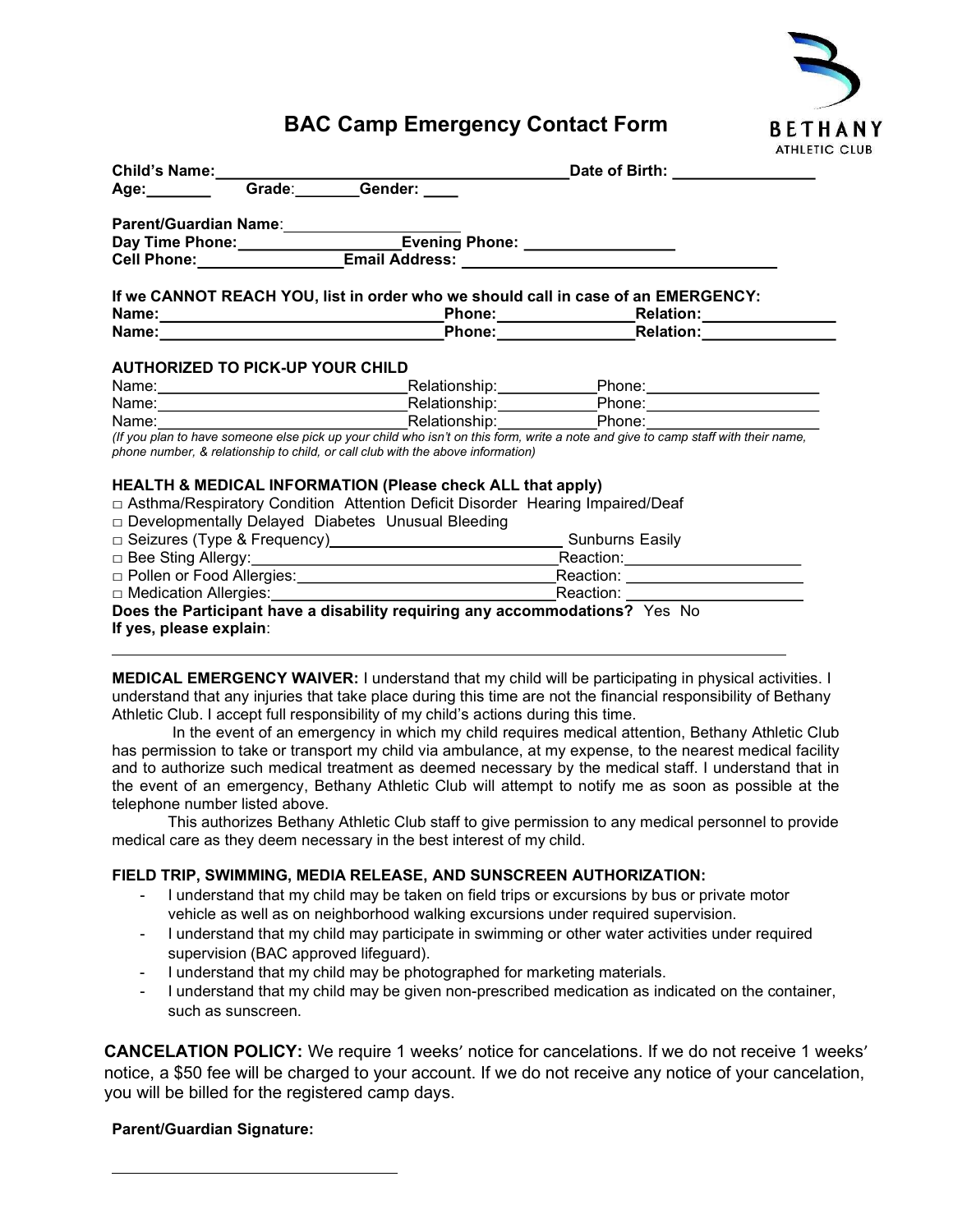

## Youth Assumption of Risk and Liability Release Agreement

|                                                                                 |                                                        |  | Child's Last Name: ___________________________Child's First Name: _______________ |  |  |  |
|---------------------------------------------------------------------------------|--------------------------------------------------------|--|-----------------------------------------------------------------------------------|--|--|--|
| Child's Gender:                                                                 |                                                        |  |                                                                                   |  |  |  |
|                                                                                 |                                                        |  |                                                                                   |  |  |  |
|                                                                                 |                                                        |  |                                                                                   |  |  |  |
|                                                                                 |                                                        |  |                                                                                   |  |  |  |
|                                                                                 |                                                        |  |                                                                                   |  |  |  |
|                                                                                 |                                                        |  |                                                                                   |  |  |  |
| The contract of the contract of the contract of the contract of the contract of | am the parent (legal quardian or temperary quardian of |  |                                                                                   |  |  |  |

I, 1, 1, 2008) The same state of the parent/legal guardian or temporary guardian of . I understand that my child's use of Bethany Athletic Club may involve certain potentially dangerous activities, including but not limited to stretching, running, jumping, lifting weights, swimming, strenuous aerobic exercise and other exercises which may result in my child's heart rate to increase substantially during those activities. I acknowledge that the activities are inherently physically demanding.

In consideration of the club permitting my child to use the facilities, or to participate in the activities for myself and on behalf of my child, other heirs, family members, executors, administrators and assigners, I herby knowingly and willingly assume all risks of physical, emotional and economic harm which may occur as a result of my child's use of Bethany Athletic Club and its facilities and/or participation in any activity. I also release shareholders, employees, instructors, and agents from any losses, costs, expenses, damages, fees, attorney's fees and liability that may result from my child's use of Bethany Athletic Club facilities and/or participation in any activity.

At Bethany Athletic Club, discipline will be fair, consistent, reasonable, and will be based on the understanding of the child's stages of development and emotional needs. Acceptable behavior and respect for the right of others will be expected of children and the staff will help children achieve that goal. Bethany Athletic Club does not use verbal, physical or punitive punishment and we will not accept this kind of behavior from the children.

In the event of an emergency in which my child requires medical attention, Bethany Athletic Club has permission to take or transport my child via ambulance, at my expense, to the nearest medial facility and to authorize such medical treatment as deemed necessary by the